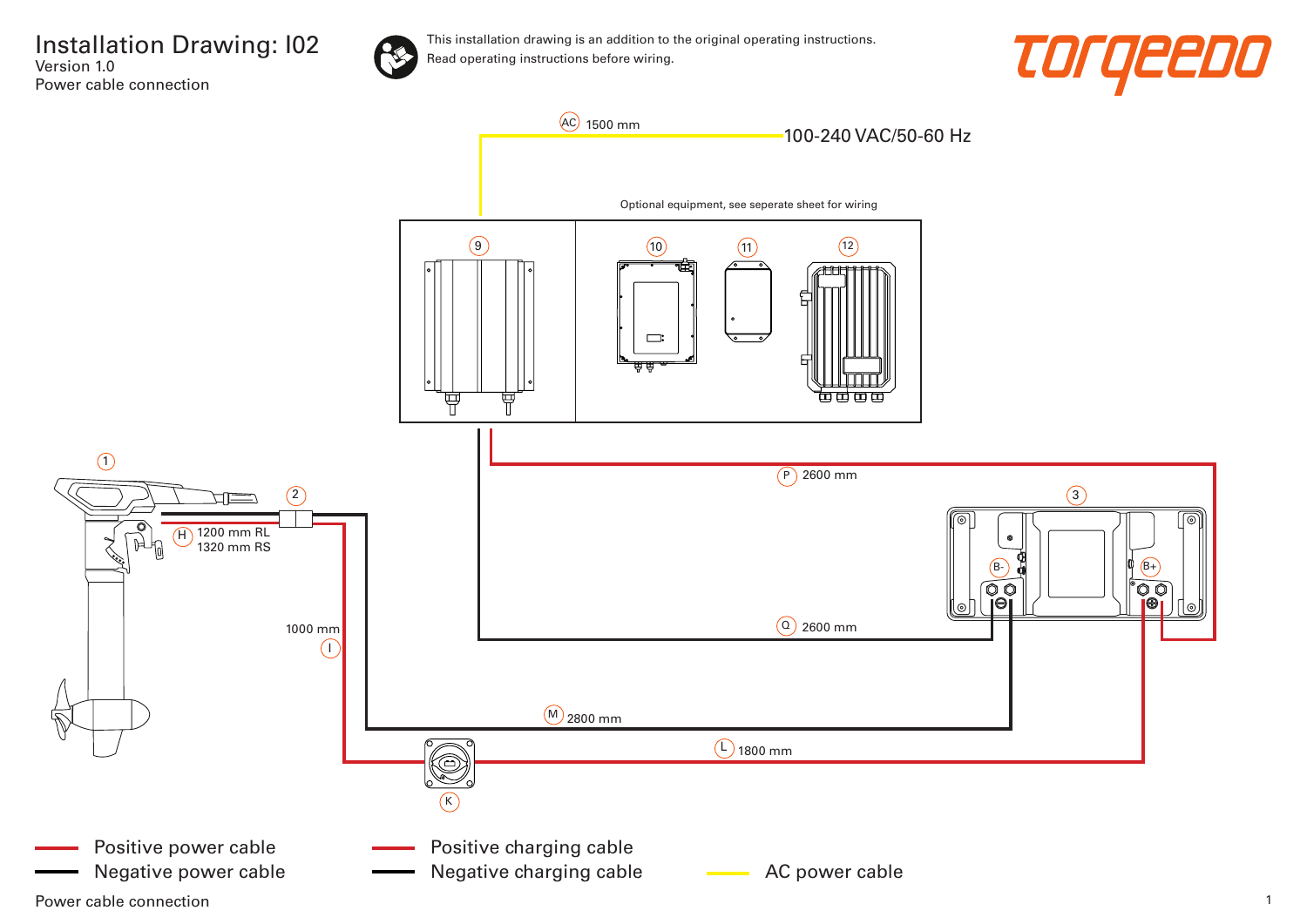Installation Drawing: I02 Version 1.0 System ground connection



This installation drawing is an addition to the original operating instructions. Read operating instructions before wiring.





## Use for boats with common point for grounding

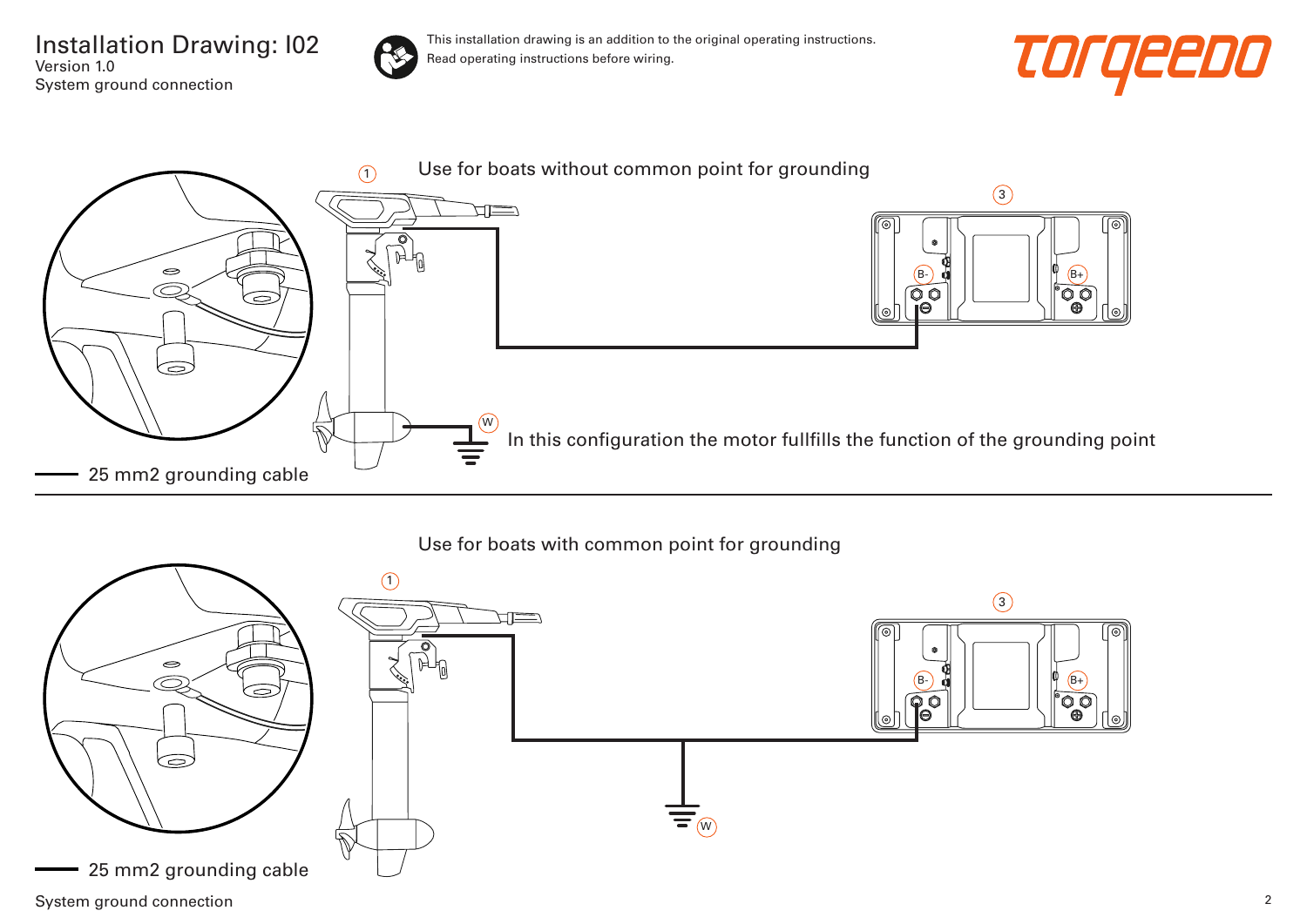Installation Drawing: I02 Version 1.0 System ground connection



This installation drawing is an addition to the original operating instructions. Read operating instructions before wiring.





In case the charger is permanently installed in the boat, the charger housing or its AC PE and battery minus pole must be connected to the common grounding point. The AC connection requires specialist knowledge and may only be carried out by qualified personnel. If necessary, have the planning and installation carried out by a specialist.

**NOTE!** To charge the batteries in the boat, a land connection in the boat with galvanic isolator or isolation transformer is required according to applicable national requirements (e.g. DIN EN ISO 13297, ABYC E-11).

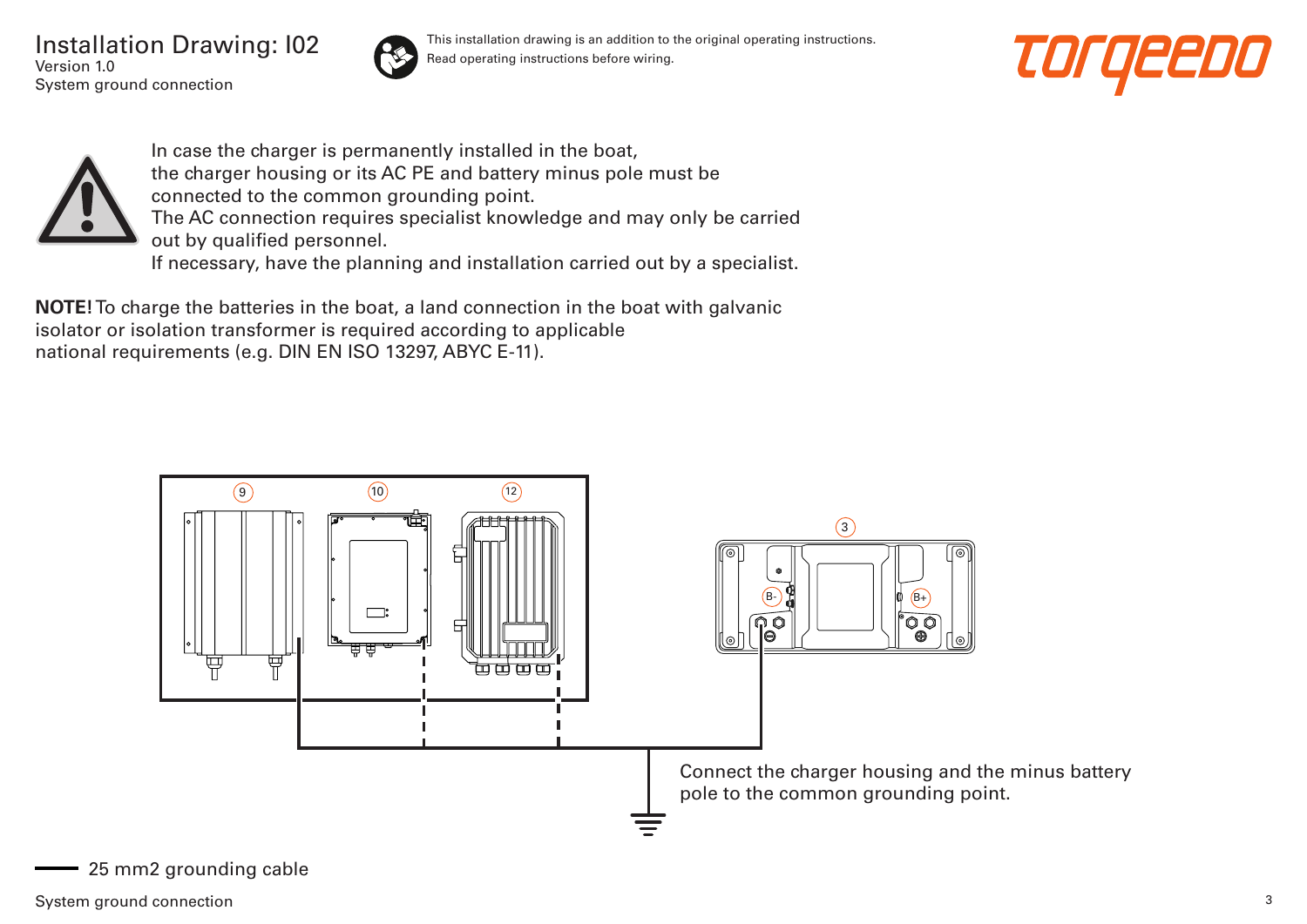

This installation drawing is an addition to the original operating instructions. Read operating instructions before wiring.





 $(T)$ 

Data cable connection and the connection of the control of the control of the control of the connection of the connection of the connection of the connection of the connection of the connection of the connection of the con

8 pin data cable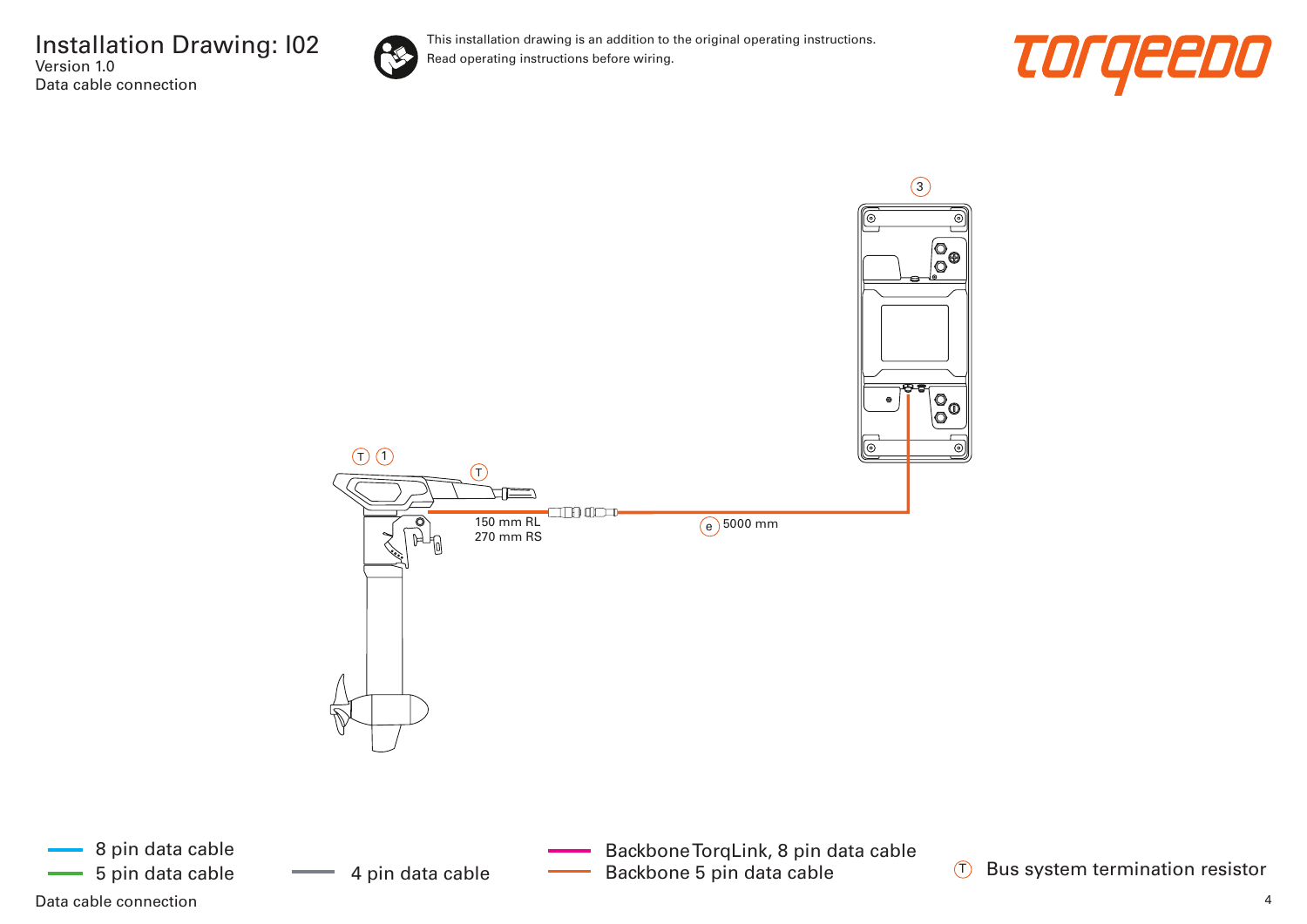## Installation Drawing: I02 Version 1.0 Bill of material/Legend/Information





| Pos.             | Item number                  | Name                          | Remarks                      |
|------------------|------------------------------|-------------------------------|------------------------------|
| $\mathbf{1}$     | 1264-00<br>1265-00           | Cruise 3.0T                   |                              |
| H, I, K,<br>L, M |                              | Cable set with battery switch | See picture for cable length |
| $\overline{2}$   |                              | Power connector               | max. 175 A                   |
| e                |                              | Backbone cable 5-pin          | 5000 mm                      |
|                  |                              |                               |                              |
| 3                | 2106-00                      | Power 24-3500                 |                              |
| e                |                              | Backbone cable 5-pin          | 5000 mm                      |
|                  |                              |                               |                              |
| W                |                              | System ground                 | min. 25 mm2, not included    |
|                  |                              |                               |                              |
| 9                | 2206-20; 2206-30;<br>2206-40 | Charger Power 24-3500         | 350W                         |
| P                |                              | + DC charge cable             | 2600 mm; Do not extend!      |
| $\Omega$         |                              | - DC charge cable             | 2600 mm; Do not extend!      |
| $B+$             |                              | + Battery pole                |                              |
| $B -$            |                              | - Battery pole                |                              |
| <b>AC</b>        |                              | AC power cable                | 1500 mm                      |

| Pos.      | Item number        | Name                       | Remarks                 |  |  |
|-----------|--------------------|----------------------------|-------------------------|--|--|
|           | Optional equipment |                            |                         |  |  |
|           |                    |                            |                         |  |  |
| 10        | 2210-00            | Fast Charger Power 24-3500 | 1700W                   |  |  |
| P         |                    | + DC charge cable          | 2400 mm; Do not extend! |  |  |
| $\Omega$  |                    | - DC charge cable          | 2400 mm; Do not extend! |  |  |
| $B+$      |                    | + Battery pole             |                         |  |  |
| $B -$     |                    | - Battery pole             |                         |  |  |
| <b>AC</b> |                    | AC power cable             | 2000 mm                 |  |  |

| 11             | 2207-00 | Solar charge controller<br>Power 24-3500      |              |
|----------------|---------|-----------------------------------------------|--------------|
| P              |         | + Charge cable                                | 1000 mm      |
| $\Omega$       |         | - Charge cable                                | 1000 mm      |
| $\mathsf{R}$   |         | + Input solar cable                           | 1000 mm      |
| S              |         | - Input solar cable                           | 1000 mm      |
|                |         |                                               |              |
| 12             | 2211-00 | Fast solar charge controller<br>Power 24-3500 |              |
| P              |         | + Charge cable                                | 300 mm       |
| P <sub>1</sub> |         | + Charge cable                                | 2200 mm      |
| $\Omega$       |         | - Charge cable                                | 2500 mm      |
| 21             |         | Fuse                                          | 100 A/58 V   |
| $\mathsf{R}$   |         | + Input solar cable                           | not included |
| S              |         | - Input solar cable                           | not included |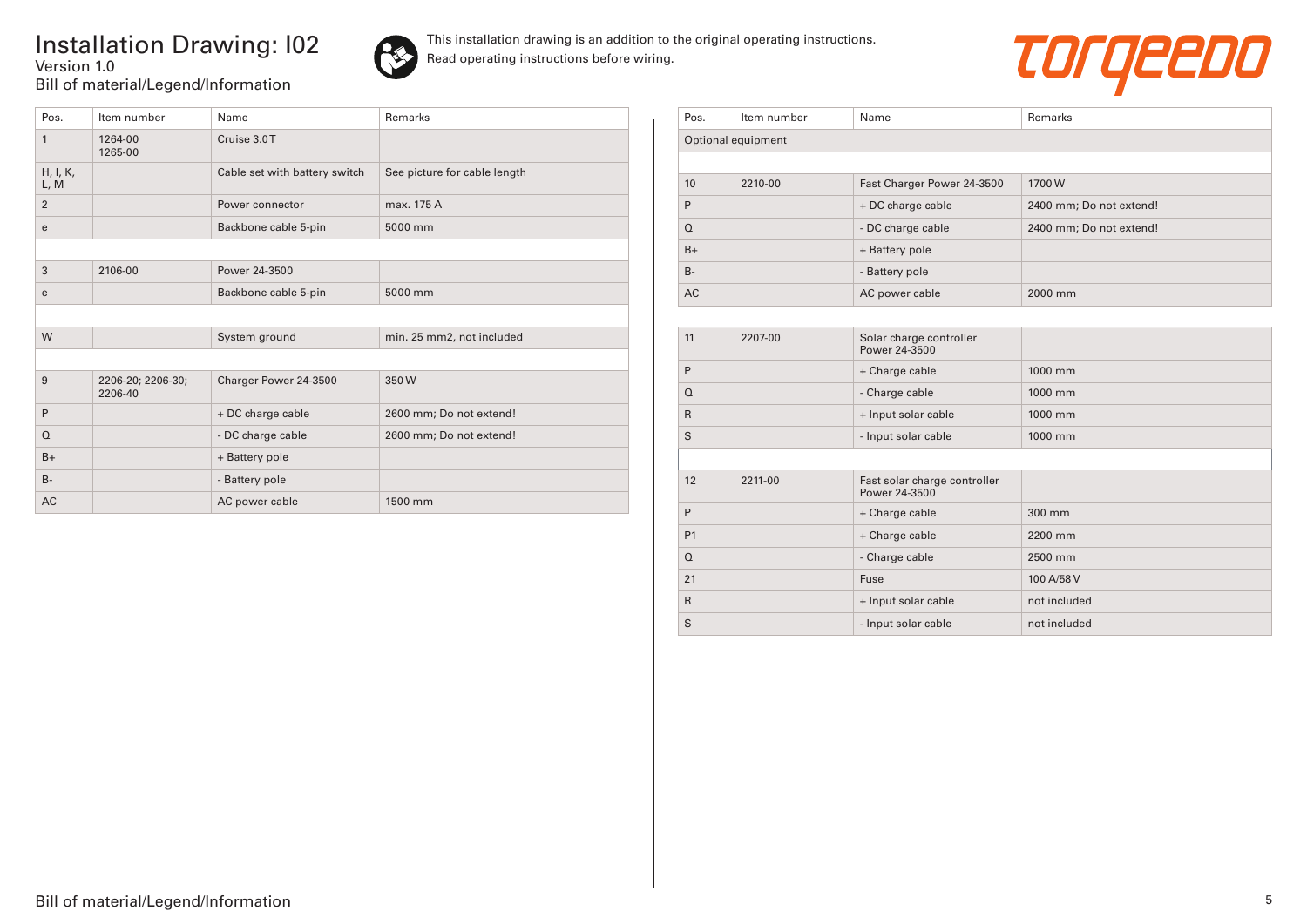

This installation drawing is an addition to the original operating instructions.

Read operating instructions before wiring.



Connect the cruise motor and terminator to each end of the backbone.

The TorqLink bus system requires a terminator (terminating resistor) at both ends of the backbone in order to function correctly.

One of the terminators is located in the "Terminator Single", "Terminator Twin", "Throttle 1918-00", "Throttle 1976-00" , the other is built into the cruise motor. Therefore, when installing, make sure that the components "Terminator" and "Cruise motor" are each connected to one end of the backbone. The connection position of the remaining components on the backbone can be freely selected.

Keep the following points in mind when planning:

- An earthing point is required for your Torqeedo system. Take into account the connection and the cables required for this in your planning. The required cable cross-sections can be found in the section Tools, equipment and material.
- First determine and plan the installation positions of all components.
- Measure the required length of the TorqLink backbone.<br>• Measure the lengths of all required stub lines (cable co
- Measure the lengths of all required stub lines (cable connection between component and TorgLink backbone).
- When planning, please note that TorqLink drop cables must not be extended. If necessary, plan the TorqLink backbone so that the components can be connected through the TorqLink drop cable without an extension. If necessary, extend the TorqLink backbone to connect a component that is far away; you can find corresponding extensions in our accessories catalogue.
- Cables must be fixed every 400 mm, plan attachment material. In places where fastening is not possible, a scuff guard must be fitted.
- Openly laid cables (e.g. inflatable boat) must be protected with chafing protection, plan sufficient material.
- When planning, please note not to bundle power cables with data or antenna cables (e.g. radios) for other loads.
- Observe the minimum bending radius of the cables when planning.
- If a second earthed onboard power system is available, ensure that both systems use a common earthing point.
- Live parts must be fitted or installed with protection against accidental contact; the necessary installation space must be taken into account during the planning stage.
- Always connect batteries as the last component to the system to avoid short circuits and voltage peaks.
- Do not extend drop cables, extend backbone if necessary.
- Protect plugs and contacts against contamination before installing them.
- Do not pull at the cables.
- Do not twist cables.
- Do not install cables in permanently wet areas such as bilges.
- Install cables free of chafing and not around sharp edges, if necessary, attach chafing protection.<br>• Maintain bending limits
- Maintain bending limits.
- Install plug connections free of tension and load.

Observe the minimum bending radius when laying all cables:



| Torgeedo data cable  | 8 x diameter                                 |
|----------------------|----------------------------------------------|
| Torgeedo power cable | 8 x diameter                                 |
| Farth cable          | see cable manufacturer's specifica-<br>tions |
| Other power cables   | see cable manufacturer's specifica-<br>tions |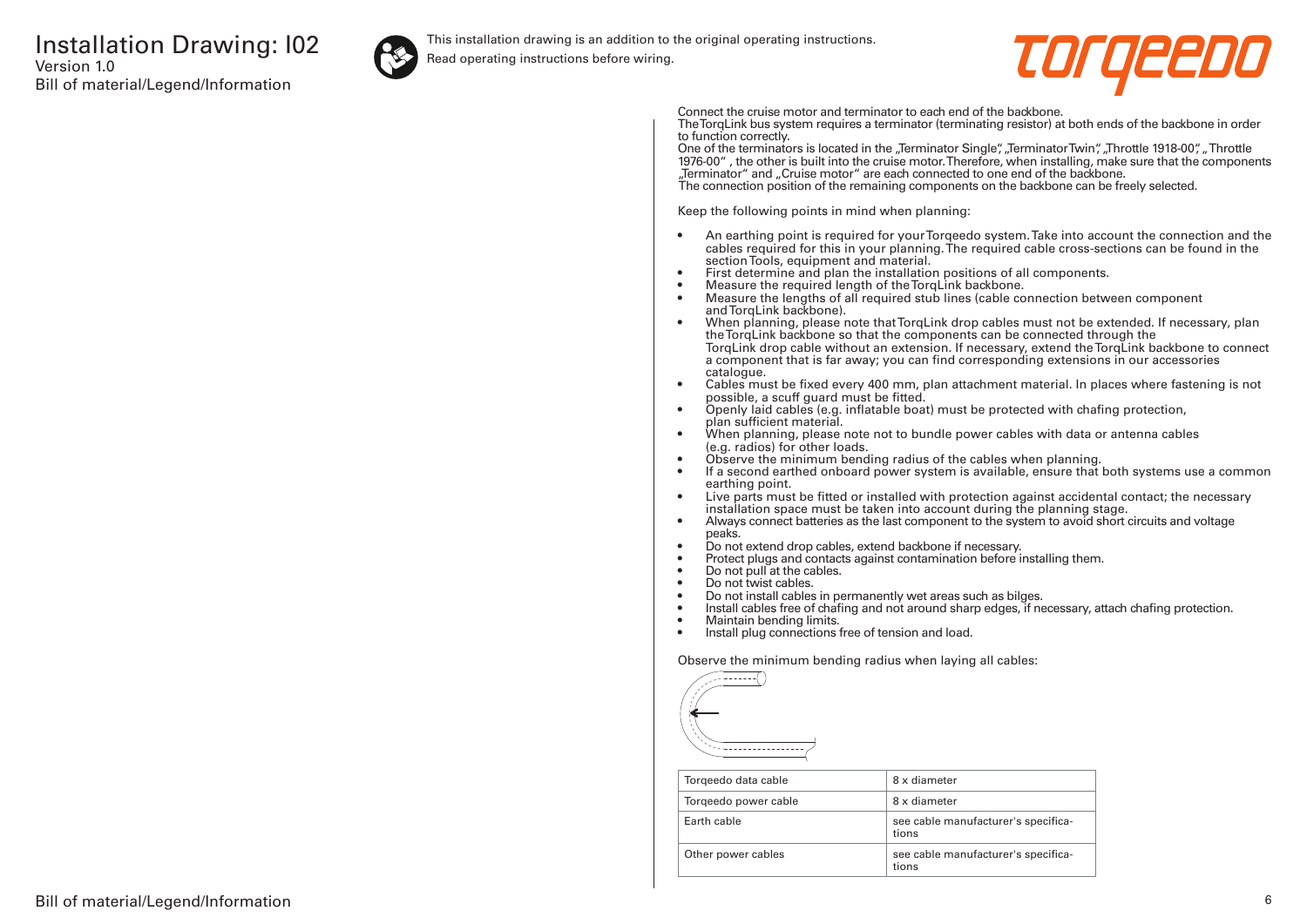

This installation drawing is an addition to the original operating instructions. Read operating instructions before wiring.





Positive charging cable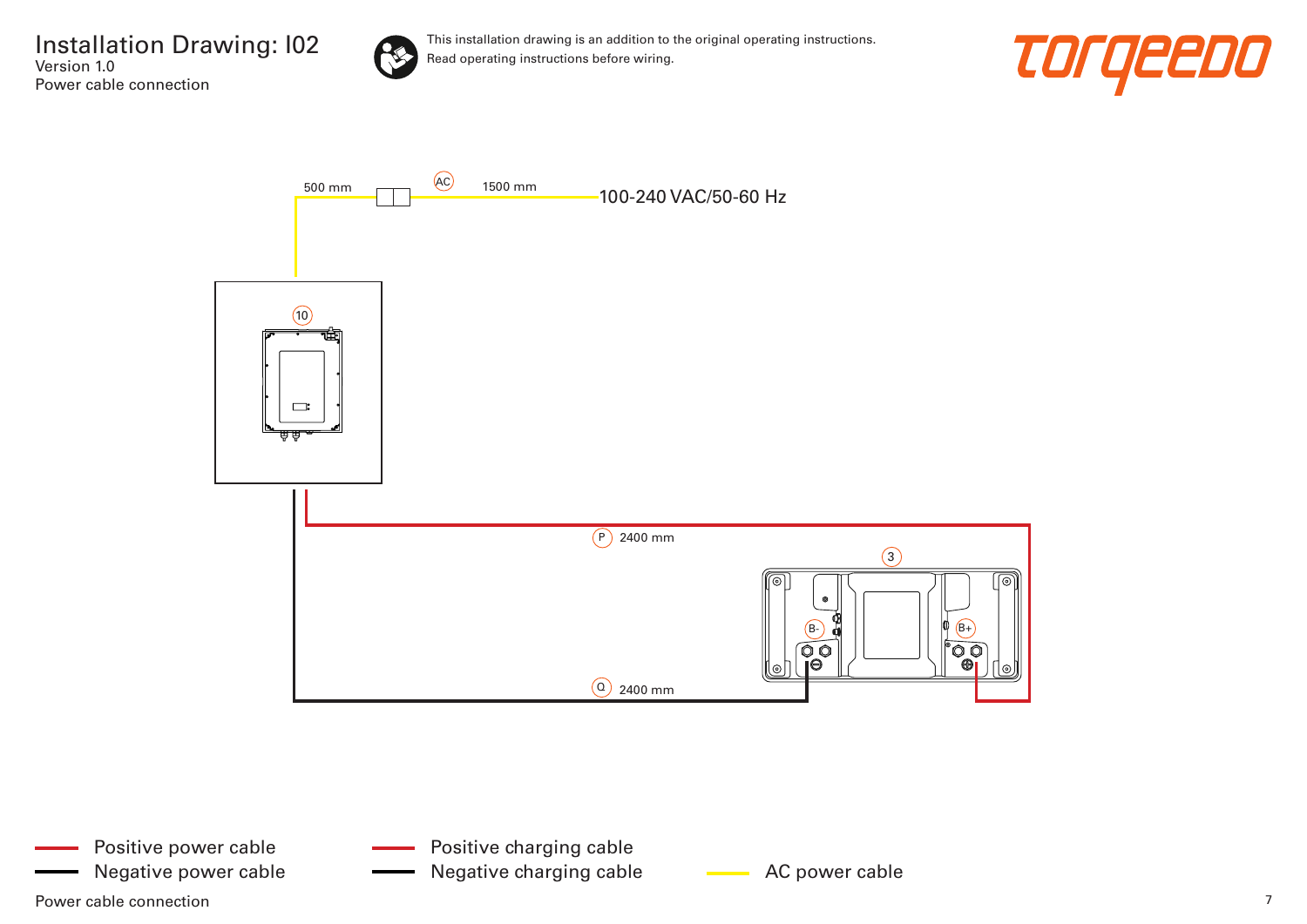





- Positive charging cable
- Negative power cable **AC AC power cable** Negative charging cable **AC** power cable